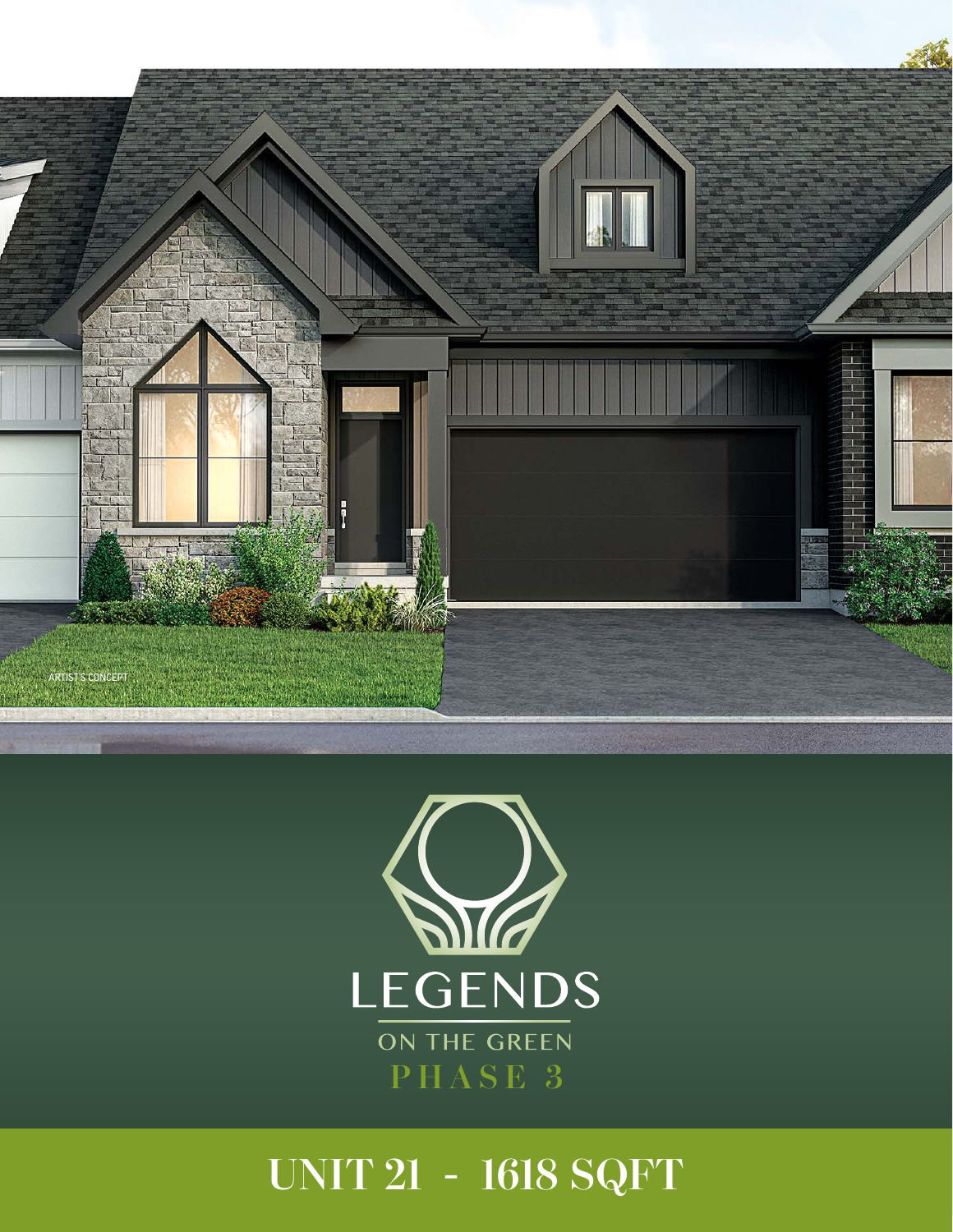## **TWO CAR GARAGE BUNGALOW TOWNHO** UNIT 21 - 1618 SQFT





Floorplans may change with elevation. Artist's concept only. Construction of dwelling may not be exactly as shown. Some features shown may be optional extras at additional cost. Exterior elevations, renderings or sketches<br> setback. Accordingly, all details, dimensions, treatments, specifications and features shown may be changed by the vendor, the Municipality, the developer or the vendor's control architect, in their sole and unfettered dis "Optional" or "Opt" are at additional cost, and may not be available based on the stage of construction of the home. The location of fixtures such as electrical panels, hot water tanks, sump pumps or furnaces may change du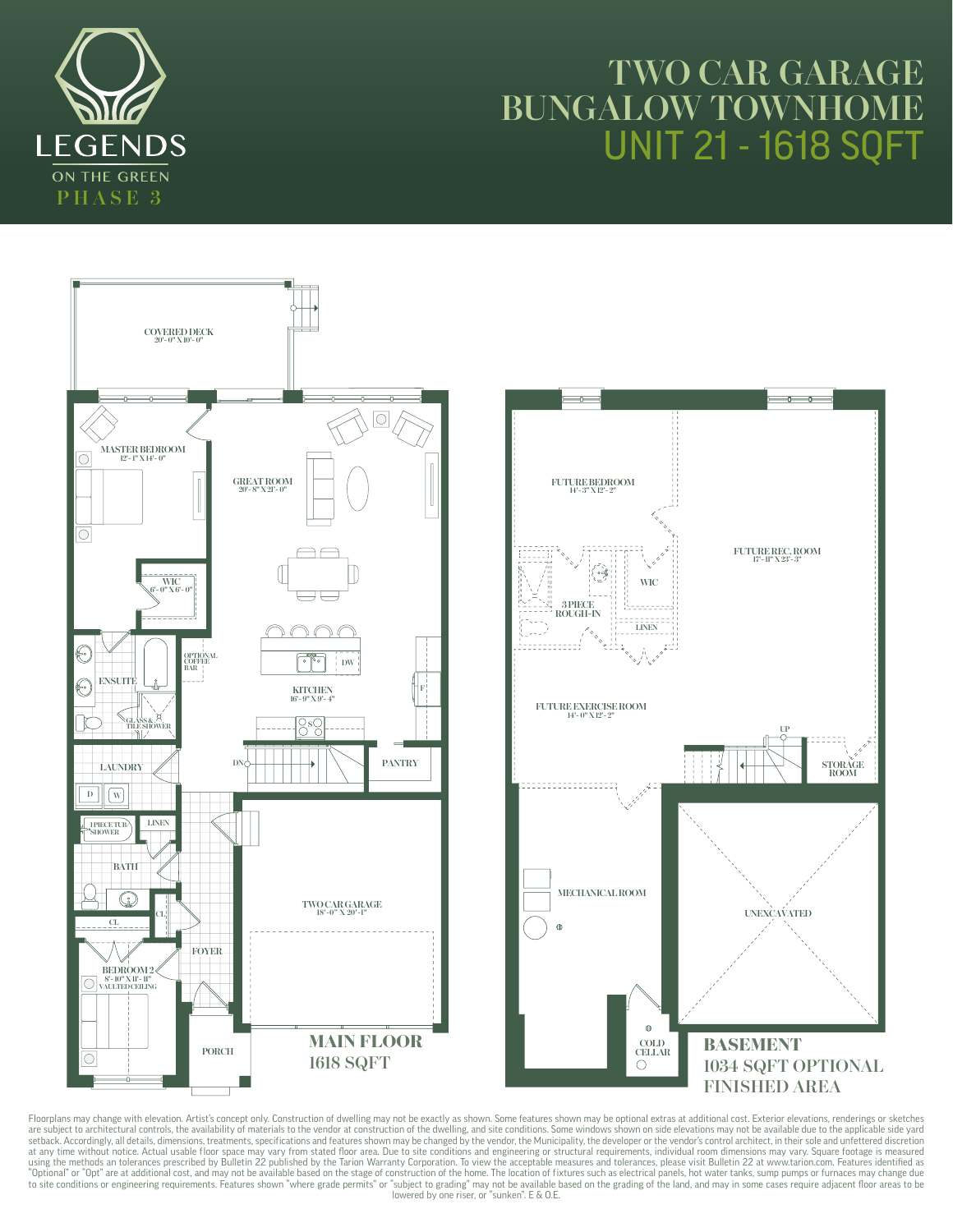# Inspired Style. **Features & Finishes.**



#### **One-of-a-Kind Exteriors**

- Unique, architecturally enhanced contemporary exteriors made of beautifully selected brick, stone, vinyl siding, and other beautiful accents (as applicable to facade).
- Extra-large, modern detailed windows to enhance architectural features.
- Owens Corning TRU Definition shingles with Sure Nail Technology. Limited Lifetime Warranty.
- Lush landscaping, shrubbery and fully sodded yards as per landscape plan.
- Sprinkler system keeping your grass green!
- Exposed aggregate driveway.
- Rear decks complete with aluminum railings, glass panels with privacy screen at one end.
- Custom exterior lighting package including pot lights and fixtures.
- 20MPa concrete foundation.
- 8" Concrete block partition walls installed from top of foundation to just below roofline to achieve sound transfer rating - min 57STR (for firebreak walls).
- Double car to have 16' x 8' CHI insulated garage door.
- Exposed aggregate front entry step onto front porch.
- ¾" OSB Tongue and Groove sub-floor sheathing, sanded, screwed and glued to minimize floor creaking.
- Sawcut concrete basement and garage floor to minimize and control cracking.
- Snow removal in winter months (driveway).

#### **Modern Luxury Interiors**

- Upgraded 10' ceilings on main level.
- 8' interior doors.
- Vaulted ceilings in front bedroom for added grandeur as applicable to plans.
- 8' basement ceiling height.
- 12" x24" Ceramic tile in foyer, hallway, laundry, main bath and ensuite. Tile installed complete with Ditra XL membrane system.
- 6'' Hardwood floors throughout main living spaces.
- Carpet tread stairs with designer pickets.
- Contemporary 5 ½" baseboards.
- Schlage "Latitude" levers with Century backplate.
- Cozy carpeted bedrooms with upgraded under pad for maximum comfort.
- Spacious main floor laundry location.
- 27 Cold room with sump pump in every home.
- Central vacuum rough-in.
- Security System rough-in.

#### **Sleek Gourmet Kitchens**

- Customized kitchen cabinetry to suit your lifestyle selections of maple, oak, thermofoil or laminate finishes.
- 46" upper cabinetry
- Soft close doors and full extension drawers.
- Eat-in kitchen island with double bowl under mount stainless sink and pull-down designer faucet.
- Quartz countertops included in kitchen.
- 30" stainless steel range hood fan and waterline for fridge.
- Crown moulding, light valance and under-cabinet lighting.
- Dishwasher rough-in.
- Convenient walk-in pantry with wire ventilated shelving
- Pendant light rough-in included over island.
- USB outlet conveniently located in Island.



#### **Spa Inspired Bathrooms**

- Luxe glass and tile walk-in shower with upgraded Moen showerhead in ensuite.
- Custom bottle niche (built in).
- Customized cabinetry to suit your lifestyle selections of thermofoil or laminate finishes.
- Soft close doors and quartz countertops with under mount sink included in Ensuite and Main Bath.
- Spa-like soaker tub on tiled tub deck.
- Modern Moen Rizon faucets throughout.
- Spacious vanity layouts in ensuite and main bath.
- Main bath to include Mirolin 5' tub and shower with molded seat and accessory shelf as applicable to plans.
- Custom floating vanity mirrors in ensuite and main bathroom.
- 3 piece rough-in included in basement.